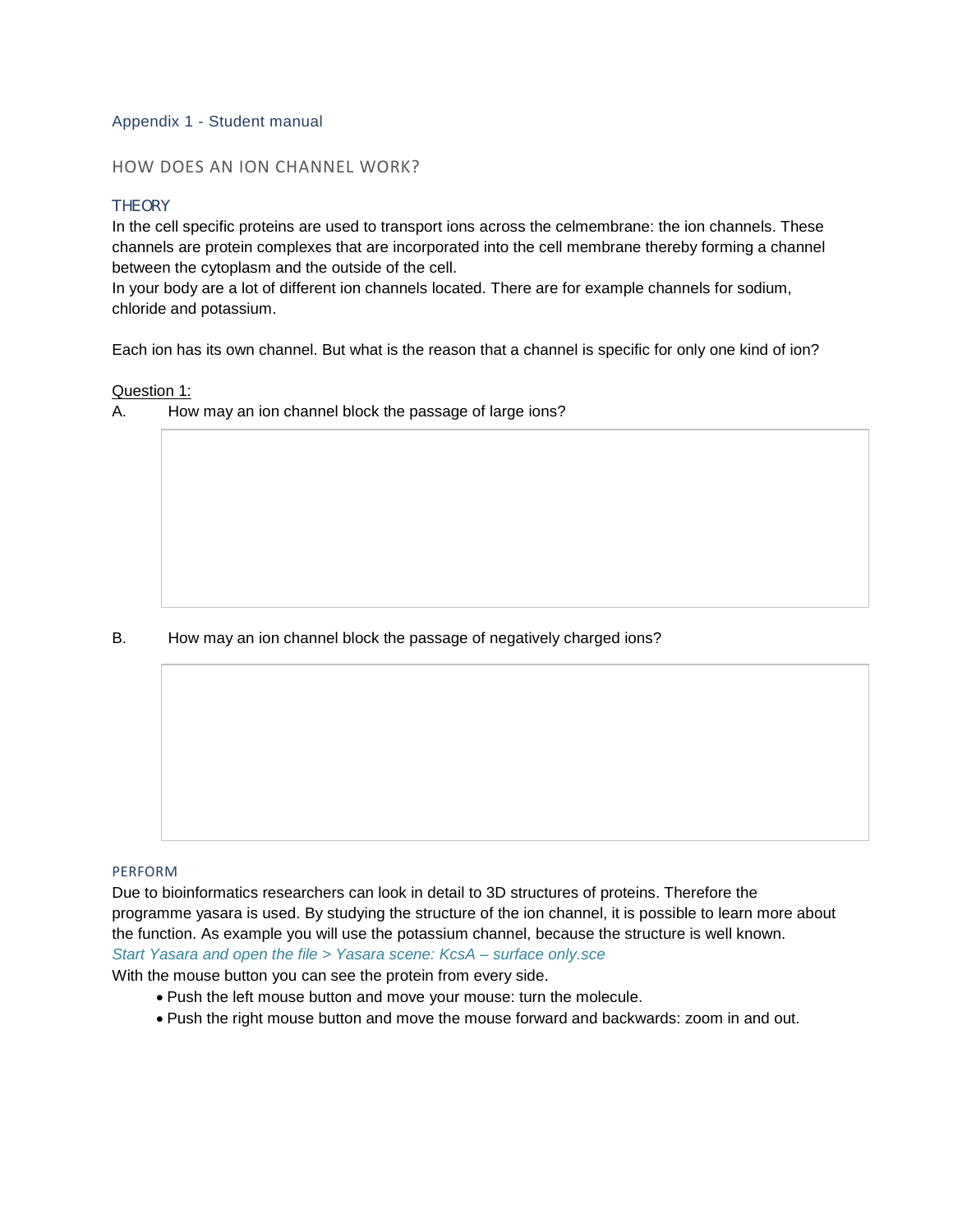The total channel is build with four identical protein molecules and are hold together with Van Der Waals interactions and hydrogen bridges.

*View > Hide surface > Molecule* 

*Select 'Sequence': B, C, en D > click OK Check all three surfaces > click OK There remains only one subunit A (Molecuul A)*

*View > Show surface > Molecule*

*Select 'Sequence' the molecules of which you would like to see the surface > Click OK Check only 'Van Der Waals surface' > Click OK*

*The chosen surfaces appear on the screen.* 

The separate proteins have a specific structure that will form a hole when they are attached: the potassium channel. When the protein complex is attached to the cell membrane the hole connects the cytoplasm with the outside of the cell.

# Question 2:

A potassium channel exists of different proteins, which form a protein complex. How is the structure of such a aggregated protein called?



Figure 1: different views of the potassium channel

When you have to complete protein complex on your screen it looks with some imagination like a green paprika. The channel is located from the bottom to the top of the paprika. At the bottom is the intracellular site (inside of the cell) and at the top is the extracellular side (outside of the cell).

The journey that a potassium ion has travel from the inside to the outside of the cell exists of three parts:

1) The entry: The first part of the channel is wide enough for different ions and hydrogen molecules to pass.

2) The cavity: When ions pass the first part of the channel they arrive in a big hole filled with water.

3) The filter: The potassium ion has to pass tight passage to exit the channel. The filter is the selectivity part of the channel.

*If you want to take the journey as the potassium channel you can 'fly' through the channel with yasara. Start at the intracellular side, turn the protein in the direction that the hole of the channel is in front of the screen and that you can see the end of the channel (when you open KcsA– surface only.sce the protein is already pointed in the right direction). By pressing the right mouse button and move it in your direction, you zoom in on the channel.* 

The postassium channel is potassium specific. This means that the ion channel is build in such a way that of all the ions from the cytoplasm, only the potassium passes the channel.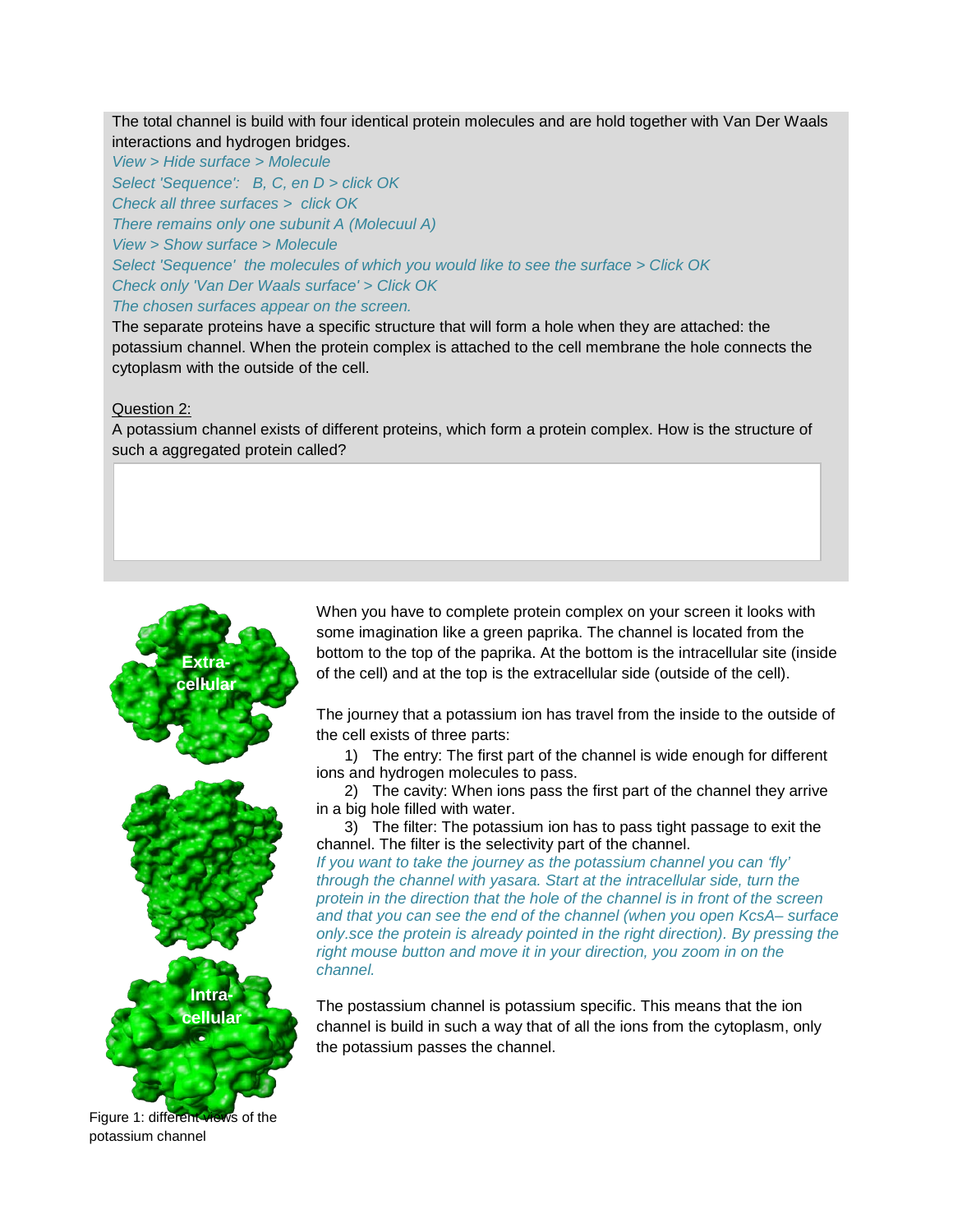If we look in detail at the structure of the entrance, we see that each protein contains a negatively charges aminoacid<sup>[1](#page-2-0)</sup> (Glutamic acid). The entrance of the channel is surrounded by four negative charges.

*Choose file > new*

*Open file > Yasara scene > KcsA - neg residues.sce. Now you see the secondary structure of the potassium channel, the negative residues at the entrance are the atoms displayed as balls.*

These negative charged have the following effect:

- − Positive ions are attracted to the channel and have the possibility to enter the channel.
- Negative ions are pushed away from the channel and don't have the possibility to leave the cell through this ion channel.

#### Question 3:

 $\overline{a}$ 

A. Which charge has potassium?

- B. Will potassium enter/leave the potassium channel or both ways?
- C. Explain why only positively charged ions are able to enter the channel.

D. Name three positively charged ions, which are located in the cytoplasm.

| 1<br>. .   |  |  |
|------------|--|--|
| ົດ         |  |  |
| ્ર<br>. ပ. |  |  |

The channel is build specificity for entering positively charged ions. But in the cytoplasm are a lot of different positively charged ions present. These ions all can enter the channel, but only the potassium ion

<span id="page-2-0"></span> $1$  Amino acids are the structural units that make up proteins. Amino acids are biologically important organic compounds made from amine (-NH2) and carboxylic acid (-COOH) functional groups, along with a side-chain specific to each amino acid. There are 20 different amino acids.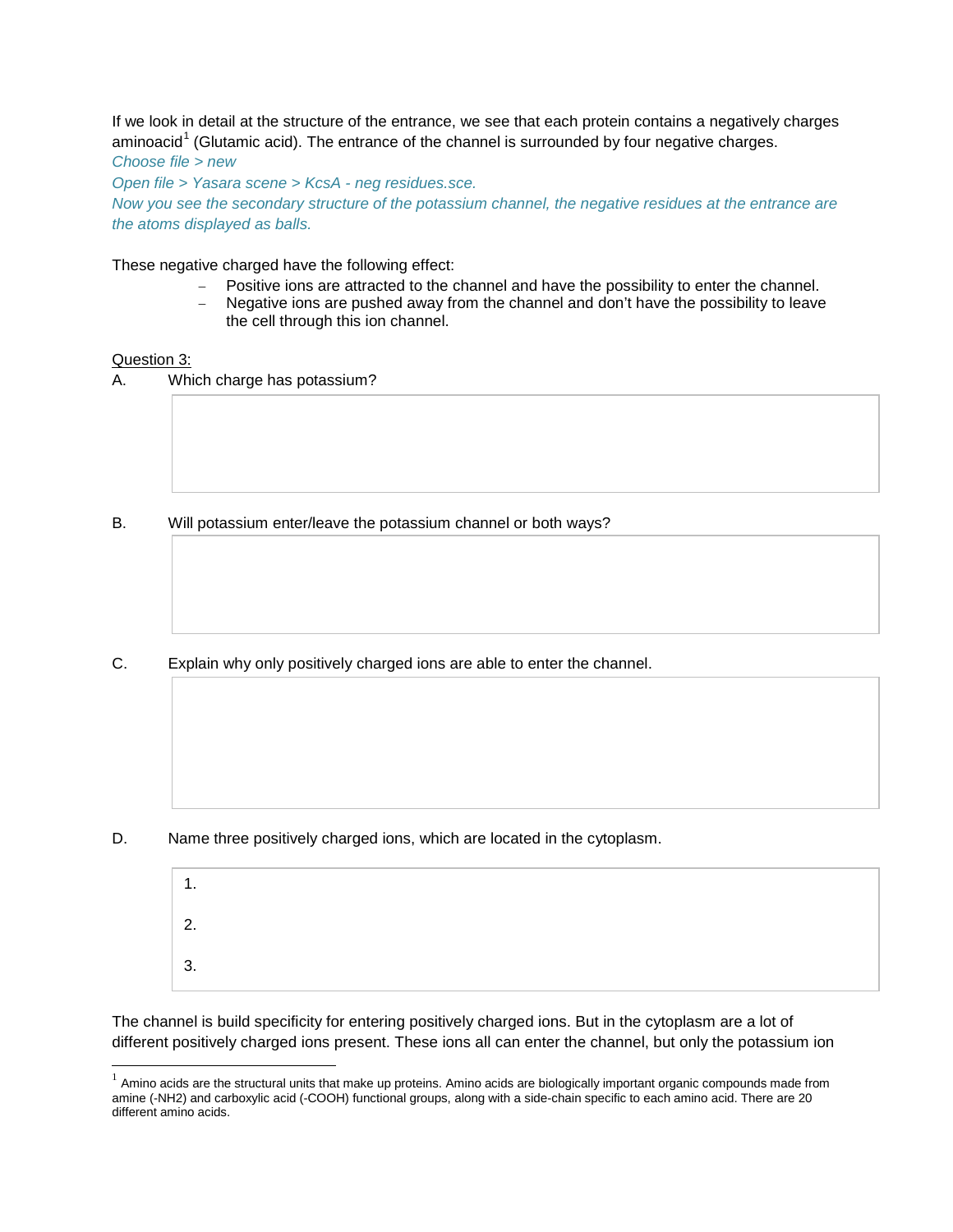can leave the channel on the other site. Apparently somewhere in the channel another selection mechanism takes place.

## *Choose file > new*

*Open file > Yasara scene > KcsA – 1K bound.sce*

When the ions arrived in the 'cave', they have to travel through the selectivity filter (part 3 of the journey). This is a tight passage that connects the channel to the outside.

## Question 4:

In which way can the tight passage contribute to the selectivity of the potassium channel?



But what about ions that are smaller than potassium, for example sodium? Sodium has the same charge and is smaller and thereby should be capable of travelling through the potassium channel. Yet this does not happen. What is going on here?

From the chemistry we know that when a salt is dissolved in water, it breaks down into positive and negative charged ions. But a single positive or negative charge is energetically very unfavorable. Therefore, the positive and negative charged ions, if they become detached from each other, look for particles elevate their charge. Water molecules are there extremely

suitable for, because they are a bit negative on one side and a bit positive on the other side (this is because oxygen is more electronegative then hydrogen and so electrons of the covalent O-H binding are pulled to the oxygen side) . A water molecule may partly compensate the positive charge on the ion by bringing its negative side close to it. The charge of an ion is so strong that one water molecule not enough is. Therefore there are seven water molecules simultaneous around one ion, forming a thin film of water molecules around the ion. For an ion it is energetic unfavorable to lose the water molecules around him, because thereby a free charge is created.